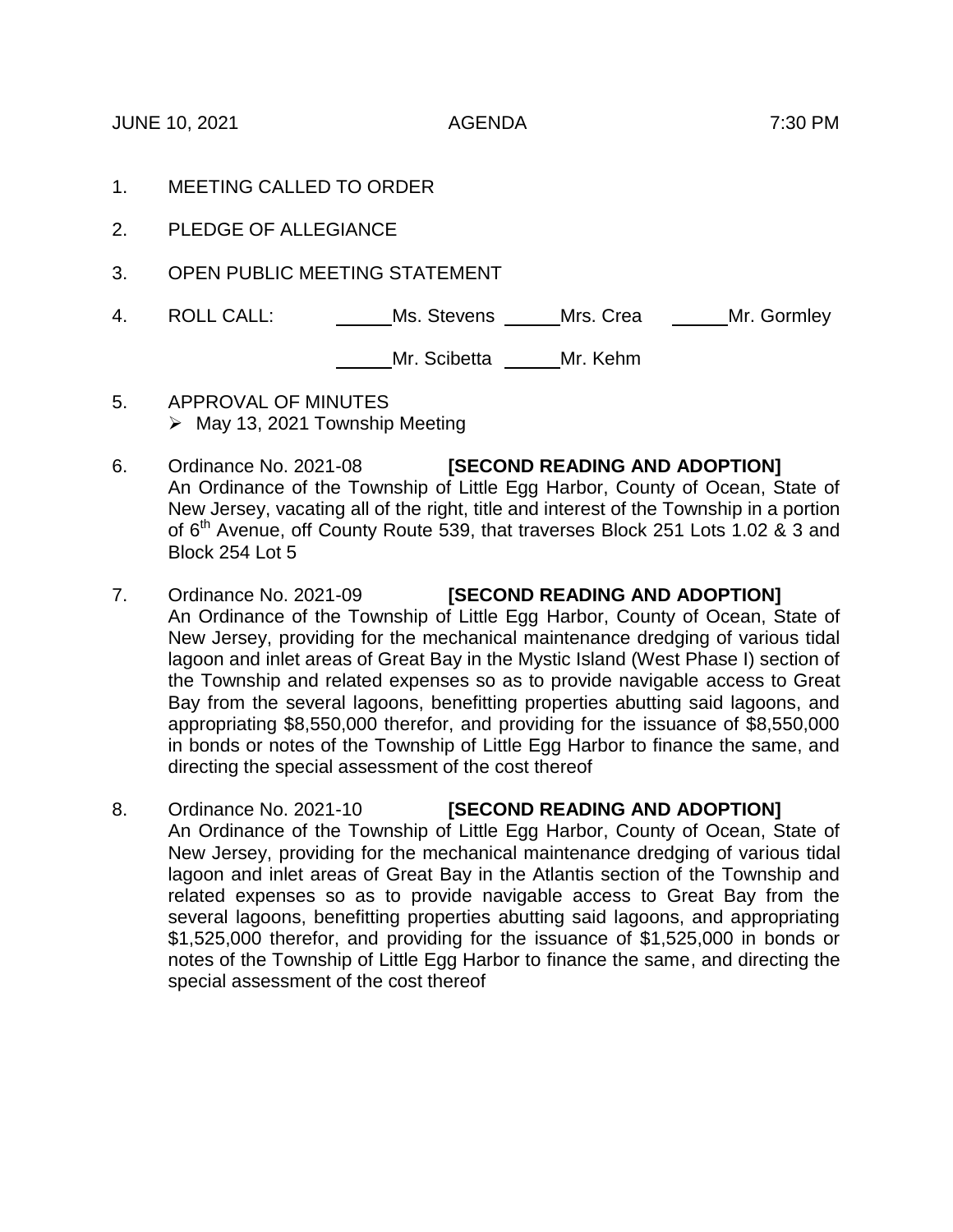- 9. Ordinance No. 2021-11 **[SECOND READING AND ADOPTION]** An Ordinance of the Township of Little Egg Harbor, County of Ocean, State of New Jersey, authorizing the increase of final appropriations to exceed the municipal budget appropriation limits for CY 2021 and to establish a cap bank pursuant to N.J.S.A. 40A:4-45.14
- 10. Ordinance No. 2021-12 **[FIRST READING AND INTRODUCTION]** An Ordinance of the Township of Little Egg Harbor, County of Ocean, State of New Jersey, amending Chapter 90 entitled Personnel Policies and Procedures of the Township Code of the Township of Little Egg Harbor
- 11. Ordinance No. 2021-13 **[FIRST READING AND INTRODUCTION]** An Ordinance of the Township of Little Egg Harbor, County of Ocean, State of New Jersey, amending and supplementing the Township Code so as to create Chapter 250, entitled "Outdoor Special Events, Private Property"
- 12. Ordinance No. 2021-14 **[FIRST READING AND INTRODUCTION]** An Ordinance of the Township of Little Egg Harbor, County of Ocean, State of New Jersey, amending and supplementing the Municipal Code of the Township of Little Egg Harbor, so as to amend Chapter 286, entitled "Smoking"
- 13. Resolution No. 2021-126 Authorizing the 2021 Municipal Budget be read by title only [*This resolution is to save time prior to opening of the public hearing by permitting the budget be read by title as opposed to reading every line item.]*
- 14. PUBLIC HEARING 2021 MUNICIPAL BUDGET
- 2021-127 Resolution adopting the 2021 Municipal Budget *[The budget has total general appropriations of \$24,479,062.03. The amount to be raised by taxation to support the budget will be \$19,378,350.09.]*
- 15. CONSENT AGENDA *A Consent Agenda includes Resolutions which are not controversial and do not require individual discussion. The Consent Agenda is moved, seconded, and voted upon as one item by the Governing Body.*
- 2021-128 Accepting the retirement of and authorizing the compensation of accumulated time to Richard Buzby
- 2021-129 Accepting the retirement of and authorizing the compensation of accumulated time to Diana McCracken
- 2021-130 Accepting the retirement of and authorizing the compensation of accumulated time to Carolyn Crowley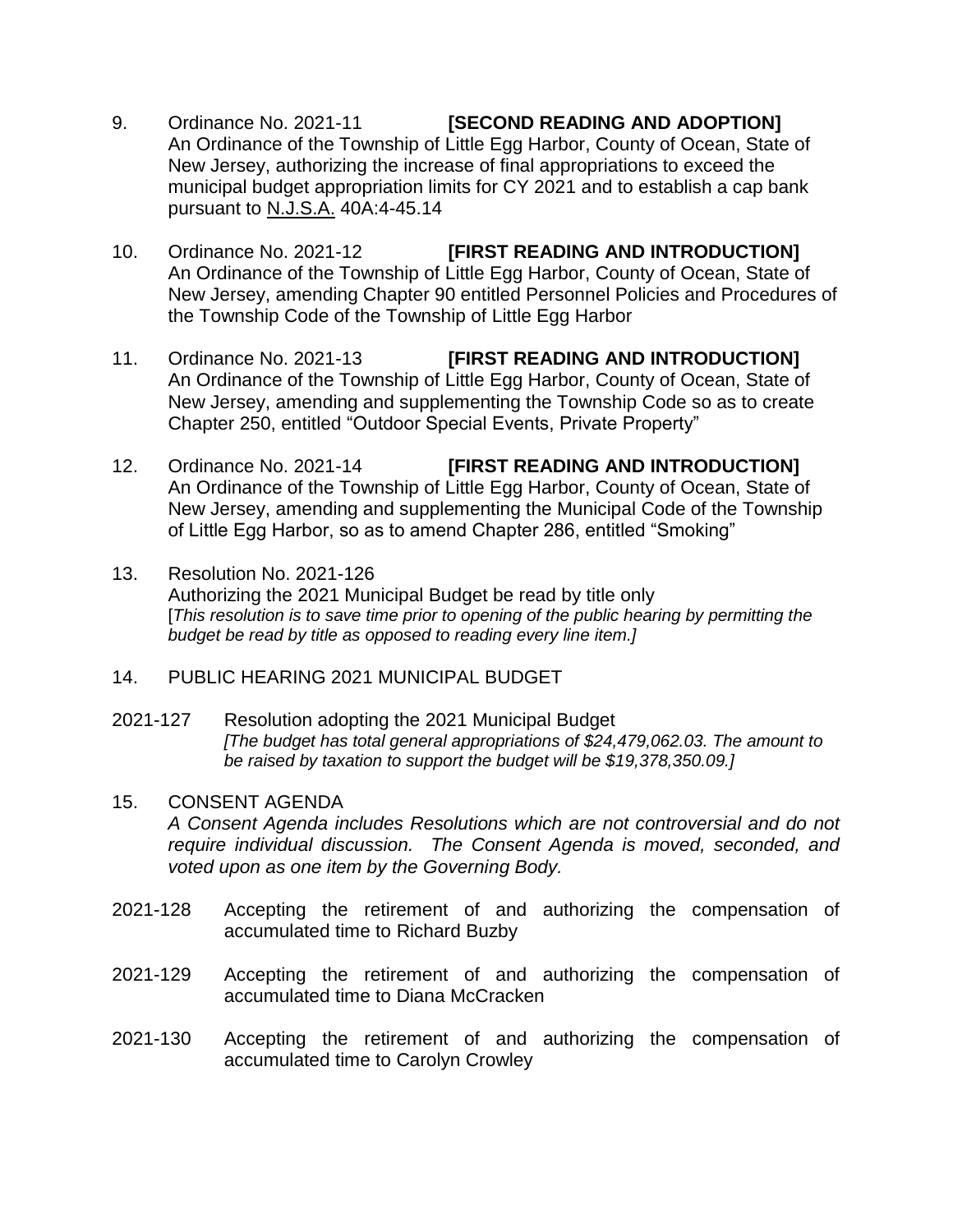- 2021-131 Accepting the retirement of and authorizing the compensation of accumulated time to Carol Evans
- 2021-132 Authorizing the transfer of Susan Munson from the Construction Office to the Department of Public Works
- 2021-133 Authorizing the Township Administrator to interview and hire personnel for the Department of Public Works and the Construction Office *[Positions include a full-time Laborer, up to four full-time temporary Laborers, a per diem Plumbing Inspector and a Clerk 1]*
- 2021-134 Authorizing the renewal of Plenary Retail Consumption and Plenary Retail Distribution Licenses for the 2021-2022 licensing year
- 2021-135 Authorizing the renewal of Club Licenses for the 2021-2022 licensing year
- 2021-136 Awarding a contract for two (2) 2021 or newer Mack LR (or equal) side loader with dual sit down cab to Bergey's Trucks, Inc. D/B/A Bergey's Truck Centers *[One (1) bid was received in the amount of \$623,254.00]*
- 2021-137 Authorizing the filing of an application for the NJDOT Municipal Aid Road Program FY 2022 for Improvements to Stage Road *[The application is for State Aid in the amount of \$891,894.00 for improvements to Stage Road.]*
- 2021-138 Approving participation in the Safe and Secure Communities Grant Program administered by the State of New Jersey Department of Law and Public Safety and acceptance of a grant sub-award of \$60,000 *[Grant funds will be used towards patrol division police officer(s) assigned to address quality of life issues within the community.]*
- 2021-139 Authorizing the receipt of bids for renovation and improvements to the Township of Little Egg Harbor Sports Complex and authorizing the township engineer to prepare plans and specifications for said project
- 2021-140 Authorizing an amendment to the 2021 Budget to allow for the insertion of a special item of revenue and appropriation pursuant to N.J.S.A. 40A:4-87 *[Body-Worn Camera Grant Program in the amount of \$101,900.00]*
- 2021-141 Certifying tax liens for costs incurred in accordance with the Property Maintenance Code *[Tax liens are for work performed by the Public Works Department to abate violations for the preservation of the public health, safety and general welfare or to eliminate a fire hazard.]*
- 16. PUBLIC COMMENT Consent Agenda Only